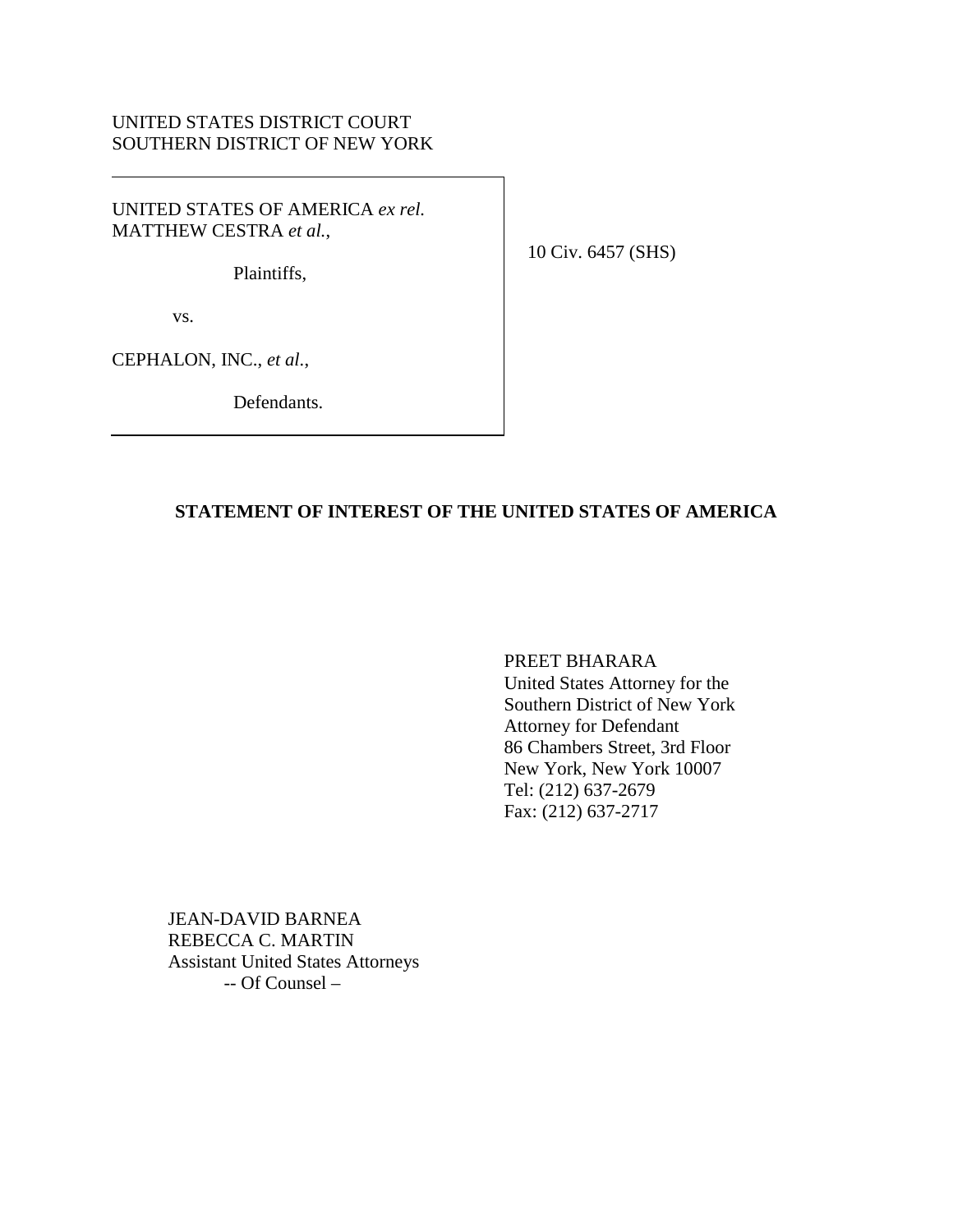Pursuant to 28 U.S.C. § 517 and the Court's Order of October 8, 2013 [Docket No. 77], the United States of America (the "Government"), by its attorney, Preet Bharara, United States Attorney for the Southern District of New York, respectfully submits this statement of interest in connection with the pending motion of Cephalon Inc. ("Cephalon") that seeks to dismiss the second amended complaint ("SAC") filed by Relator Mathew Cestra ("Relator").<sup>[1](#page-1-0)</sup> Although the United States has not intervened in this case and is not a formal party, it remains the real party in interest in this action. *See United States ex rel. Eisenstein v. City of New York*, 556 U.S. 928, 930 (2009).

The False Claims Act, 31 U.S.C. §§ 3729-3733 ("FCA" or "False Claims Act") is the United States' primary tool to redress fraud on the Government. Thus, the United States has a keen interest in the interpretation and application of the False Claims Act*.* Accordingly, the United States submits this Statement of Interest to advise the Court of its position that the Second Circuit's recent decision in *United States v. Caronia*, 703 F.3d 149 (2d Cir. 2012), does not preclude a cause of action under the False Claims Act based on a manufacturer's off-label marketing of a prescription drug causing the submission of false claims to federal health care programs. The Government takes no position on the outcome of the other issues in Cephalon's motion to dismiss, but notes that if the Court accepts Cephalon's main argument that the SAC does not meet the particularity requirements of Federal Rule of Civil Procedure 9(b), it need not reach Cephalon's argument regarding the application of the First Amendment to the False Claims Act.

<span id="page-1-0"></span> $<sup>1</sup>$  In this Statement of Interest, Cephalon's motion to dismiss the SAC [Docket No. 52] is</sup> cited as "Mot.," Relator's opposition to the motion [Docket No. 67] is cited as "Opp.," and Cephalon's reply brief [Docket No. 74] is cited as "Reply."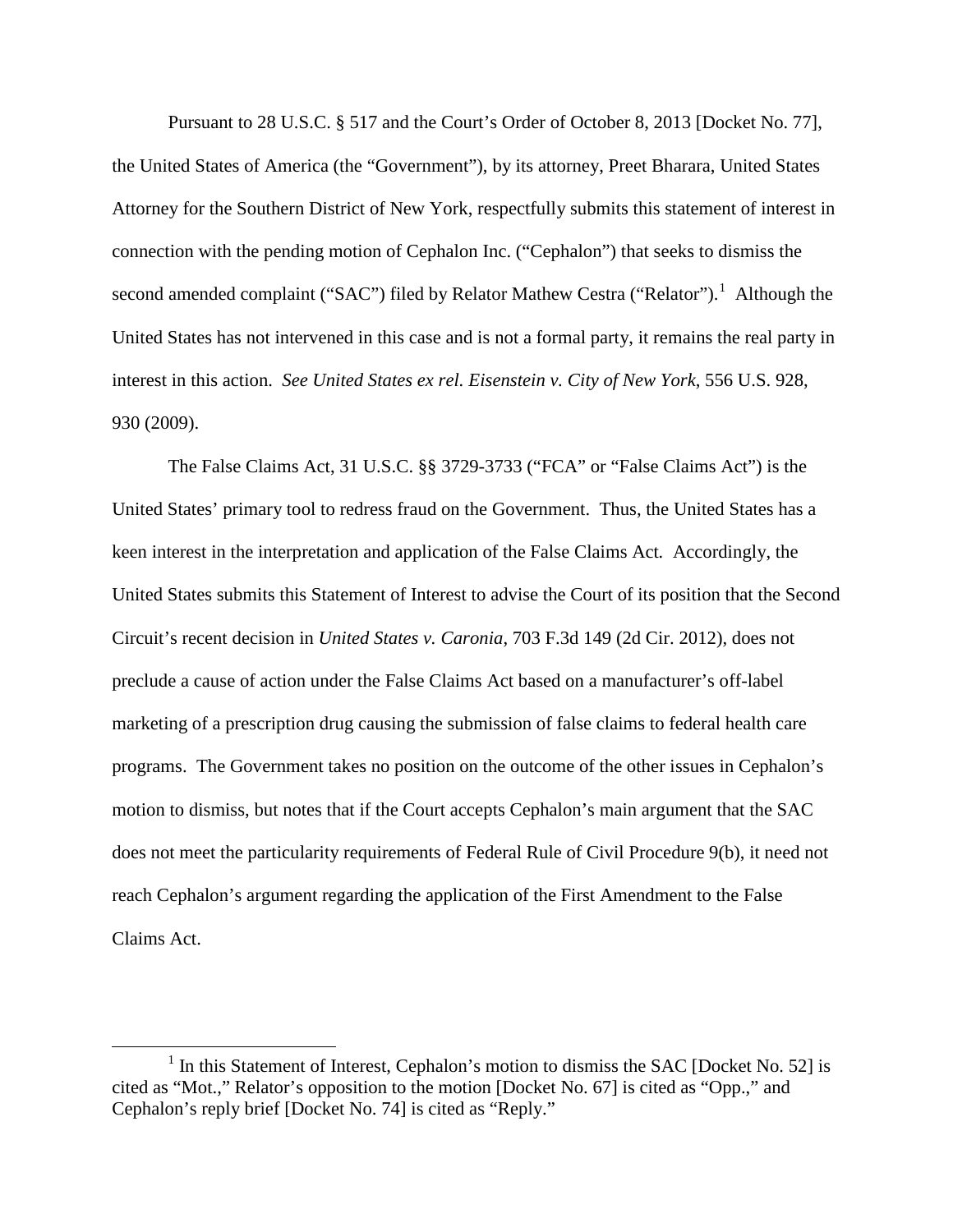Contrary to Cephalon's contention, the *Caronia* case, which involved a criminal prosecution under the Food, Drug, and Cosmetic Act, 21 U.S.C. § 331 *et seq.* ("FDCA"), is inapposite to this False Claims Act matter. As discussed below, the FCA does not prohibit offlabel promotion of prescription drugs; rather, the FCA prohibits conduct that causes the submission of false claims to the Government for payment. The First Amendment is, thus, not implicated in the context of an FCA claim, such as this one, where a defendant causes others to submit false claims for payment to the Government for non-reimbursable prescription drugs. Moreover, false and misleading speech, to the extent it is alleged in the SAC, is not protected under the First Amendment. *See Caronia*, 703 F.3d at 165 n.10 ("Of course, off-label promotion that is false or misleading is not entitled to First Amendment protection.").

#### **A. The** *Caronia* **Decision Addresses Criminalization of Truthful, Off-Label Marketing**

In *Caronia*, the defendant, an employee of a pharmaceutical company, was convicted of conspiring to distribute a misbranded drug in interstate commerce, in violation of the FDCA, 18 U.S.C. § 371 and 21 U.S.C. § 331(a). *See id.* at 152. Caronia had been responsible for organizing speaker programs to promote use of the drug in question, which had been approved by the FDA for treating certain conditions associated with narcolepsy in adults up to age 65. *See id.* at 157. At some of these programs, Caronia was recorded telling physicians that the drug could also be used to treat off-label uses such as daytime sleepiness, insomnia, fibromyalgia, restless leg syndrome, and Parkinson's disease, and was effective in patients as young as 8-10 years old and over 65 years old. *See id.* "The government did not argue at trial, nor d[id] it argue on appeal, that the promotion in question was false or misleading." *Id.* at 166 n.10.

On appeal, the Second Circuit vacated Caronia's conviction. *See id.* The Court recognized the longstanding rule that off-label promotion is not itself prohibited under the

2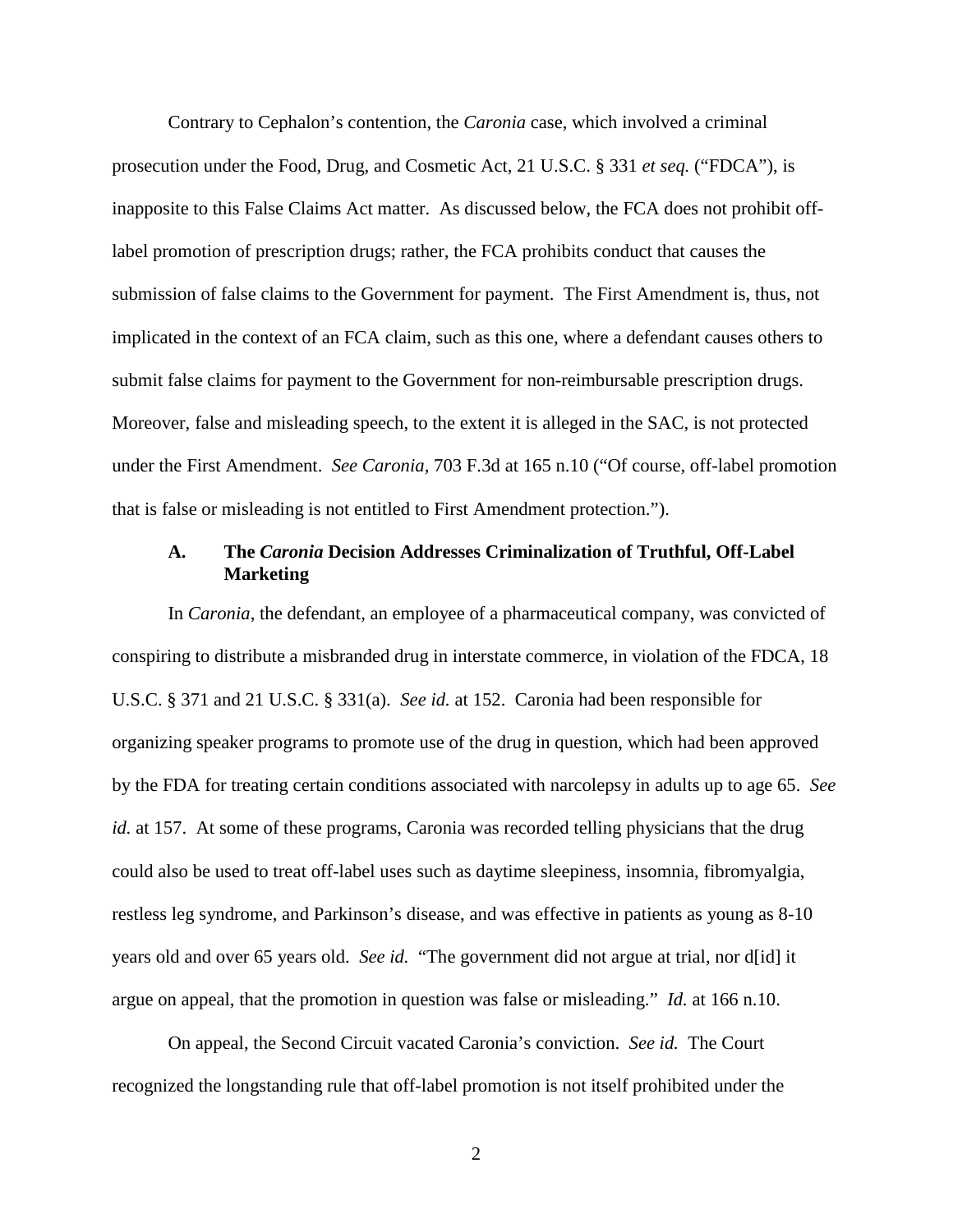FDCA. *See id.* at 153-55. The Government agreed, and argued that Caronia had not in fact been prosecuted for off-label marketing in and of itself, but that his off-label marketing was properly used as *evidence* of the unlawful intended use of the drug, *i.e.,* the promotional activity demonstrated an objective intent that the product be used for an unapproved indication. *See id*. at 160-61. The Second Circuit assumed without deciding that off-label marketing can be used to show evidence of intent. *See id.* at 161. But the Court of Appeals disagreed that the Government at trial used marketing evidence only to show intent; rather, it found that the Government prosecuted Caronia *for* his promotion and marketing efforts, which was not a crime. *See id.* at 162. The Court then held that it would be unconstitutional to impose criminal liability for truthful, off-label promotion of a drug. *See id.* at 162-69; *cf. United States v. Harkonen*, No. C 08-000164 (MHP), 2009 WL 1578712, at \*4-8 (N.D. Cal. June 4, 2009) (First Amendment not implicated by a prosecution of false and misleading speech), *aff'd*, 510 F. App'x 633, 635-37 (9th Cir. 2013), *cert. petition filed*, 82 U.S.L.W. 3090 (Aug. 5, 2013). [2](#page-3-0)

### **B. Relator's FCA Claims Do Not Implicate the First Amendment**

Relator's claims against Cephalon arise under two subsections of the FCA, 31 U.S.C. §§ 3729(a)(1)(A) and (a)(1)(B). *See* SAC ¶¶ 427-33. Relator alleges that Cephalon provided false and misleading information about non-reimbursable off-label uses of its cancer drug

<span id="page-3-0"></span> <sup>2</sup> Cephalon's citation to *Long v. Rhone-Poulenc Rorer, Pharmaceuticals, Inc.*, No. 98 Civ. 7307, 1999 WL 680867 (N.D. Ohio Feb. 23, 1999), is misplaced. *See* Mot. at 15. The *Long* case involved a retaliation claim under Ohio law brought by a plaintiff who claimed he was fired for complaining about off-label marketing at the company, *see Long*, 1999 WL 680867, at \*1, and had nothing to do with the FCA or the submission of false claims to the Government. The court dismissed the whistleblower claim because the plaintiff did not know that off-label marketing was a crime, which was required knowledge under the state statute. *See id.* at \*1-2. For the same reason, the court dismissed the plaintiff's common law public policy tort theory. *See id.* at \*2. Contrary to Cephalon's claim, the court did not "reject<sup>[]</sup> whistleblower claim in part on ground that restrictions on off-label marketing of drugs violate First Amendment," *see* Mot. at 15, but only noted, without any analysis, "First Amendment problems," *Long*, 1999 WL 680867, at \*3.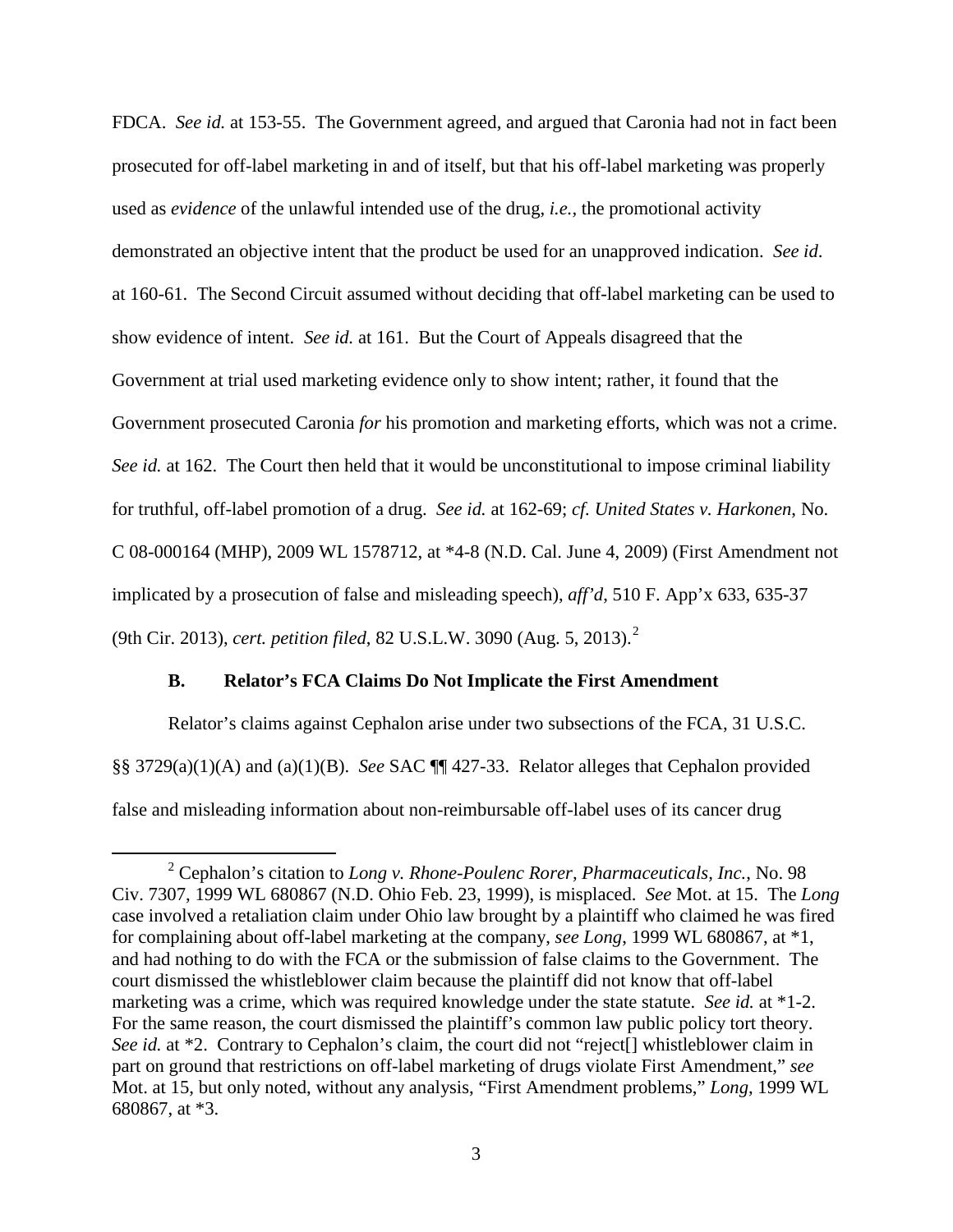Treanda to physicians in order to induce them to write prescriptions for such indications (and otherwise took actions to encourage such prescriptions) that were submitted to federal health care programs such as Medicaid and Medicare. *See id.* ¶¶ 92-172, 200-18. As relevant here, Section  $3729(a)(1)(A)$  "imposes civil liability on any person who 'knowingly ... causes to be presented, to an officer or employee of the United States Government . . . a false or fraudulent claim for payment or approval.' To state a claim under this section, [a relator] must allege that (1) there was a false or fraudulent claim (2) [the defendant] knew it was false or fraudulent, (3) [the defendant] . . . caused it to be presented, to the United States, and (4) it did so to seek payment from the federal treasury." *United States ex rel. Pervez v. Beth Israel Med. Ctr.*, 736 F. Supp. 2d 804, 811 (S.D.N.Y. 2010) (quoting 31 U.S.C. § 3729(a)(1)(A)) (footnotes omitted). "Section  $3729(a)(1)(B)$  imposes liability . . . where a person 'knowingly makes, uses, or causes to be made or used, a false record or statement material to a false or fraudulent claim.' Under this provision, [a relator] must allege that: (1) [the defendant] made, or caused [the payee] to make, a false or fraudulent record or statement (2) [the defendant] knew it to be false or fraudulent, and (3) it was material to a claim." *Id.* (quoting 31 U.S.C. § 3729(a)(1)(B)) (footnote omitted). "As is apparent, some of the elements are common to both causes of action. In each case, there must have been a 'claim.' Either the claim itself, under subsection (a)(1)(A), or a record or statement material to a claim, under subsection  $(a)(1)(B)$ , must have been false or fraudulent. And the defendant must have known that the claim or statement was false or fraudulent." *Id.*

For FCA cases predicated on off-label drug marketing, the central question is whether the defendant's marketing caused the submission of false claims, *i.e.*, claims for off-label uses that are not covered or reimbursable by federal health care programs. *See, e.g.*, *See United States ex* 

4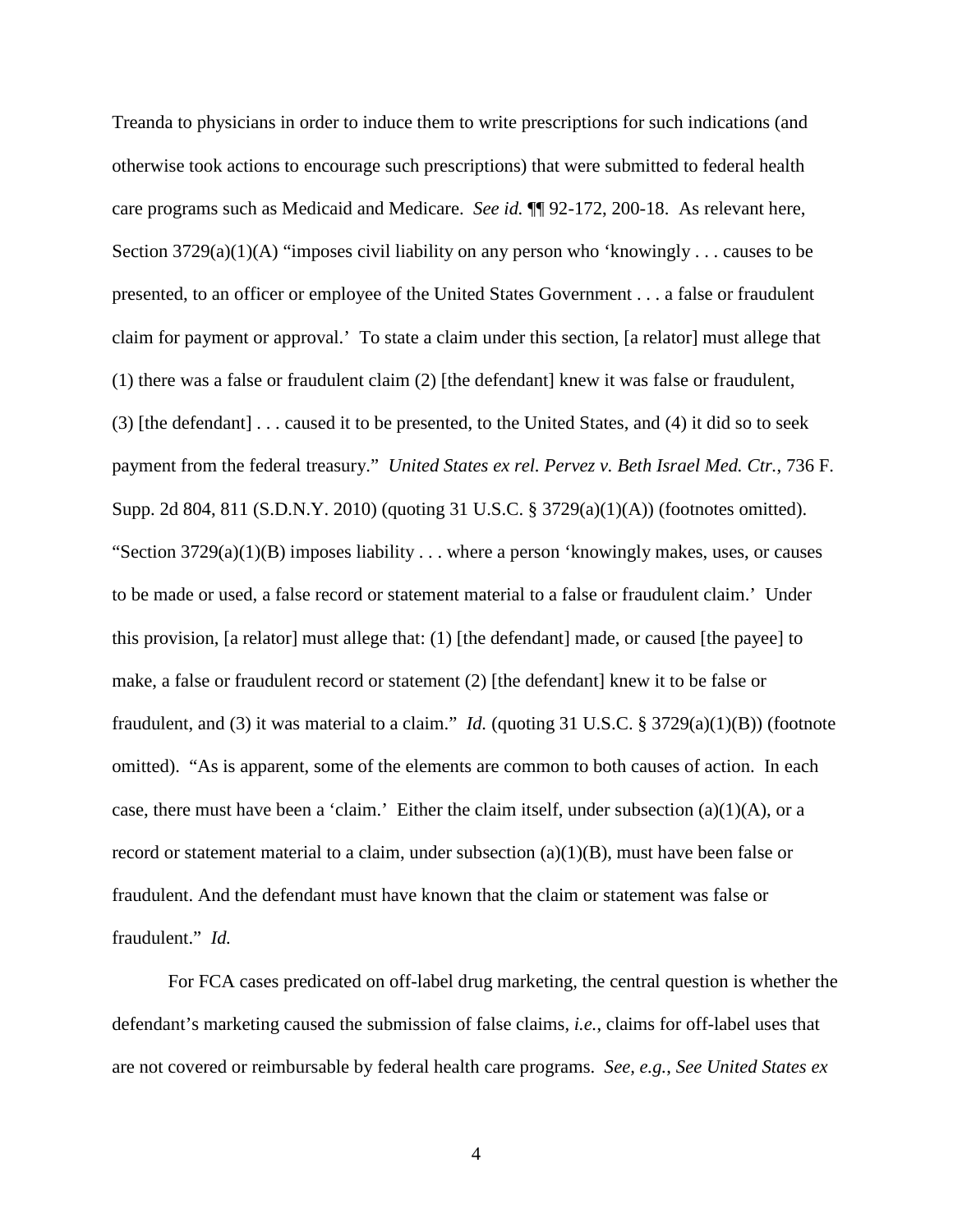*rel. Franklin v. Parke-Davis*, 147 F. Supp. 2d 39, 51-53 (D. Mass. 2001) ("The alleged FCA violation arises — not from unlawful off-label marketing activity itself — but from the submission of Medicaid claims for uncovered off-label uses induced by Defendant's fraudulent conduct."); *United States ex rel. Simpson v. Bayer Corp.*, No. 05 Civ. 3895(JLL), 2013 WL 4710587, at \*10-11 & n.16 (D.N.J. Aug. 30, 2013) (same); *Strom ex rel. United States v. Scios, Inc.*, 676 F. Supp. 2d 884, 886 (N.D. Cal. 2009) ("Because the [Medicare] statute permits reimbursement only for 'reasonable and necessary' treatments, [an off-label prescription] in a context where it is not 'reasonable' or 'necessary' would be statutorily ineligible for reimbursement. This satisfies the FCA's requirement of a 'false' statement."); *United States ex rel. Rost v. Pfizer, Inc.*, 253 F.R.D. 11, 13-14 (D. Mass. 2008).

As both the Relator and Cephalon note, federal health care programs generally cover drugs for medically accepted indications. For cancer drugs like Treanda, medically accepted indications include those listed on the FDA-approved label and may also include certain off-label indications supported by a citation in an approved drug compendium if certain other conditions are met. *See* 42 U.S.C. § 1396r-8(k)(6) (Medicaid); *id.* § 1395x(t)(2)(B) (Medicare); *see also* Mot. at 17-19 (collecting sources); Opp. at 17-18 (same). However, when a manufacturer engages in the marketing of drugs for indications that are not FDA approved for that drug or not otherwise supported by a compendium listing, its conduct may cause false non-covered claims to be submitted to federal health care programs, and liability under the FCA may lie. *See, e.g.*, *Bayer*, 2013 WL 4710587, at \*11; *Scios*, 676 F. Supp. 2d at 891-92; *Pfizer*, 253 F.R.D. at 16- 17.<sup>[3](#page-5-0)</sup> Accordingly, the False Claims Act does not on its face create liability for off-label

<span id="page-5-0"></span><sup>&</sup>lt;sup>3</sup> Though they agree on the governing legal principles, the parties disagree about whether Treanda's off-label use for first-line treatment of indolent non-Hodgkin's lymphoma is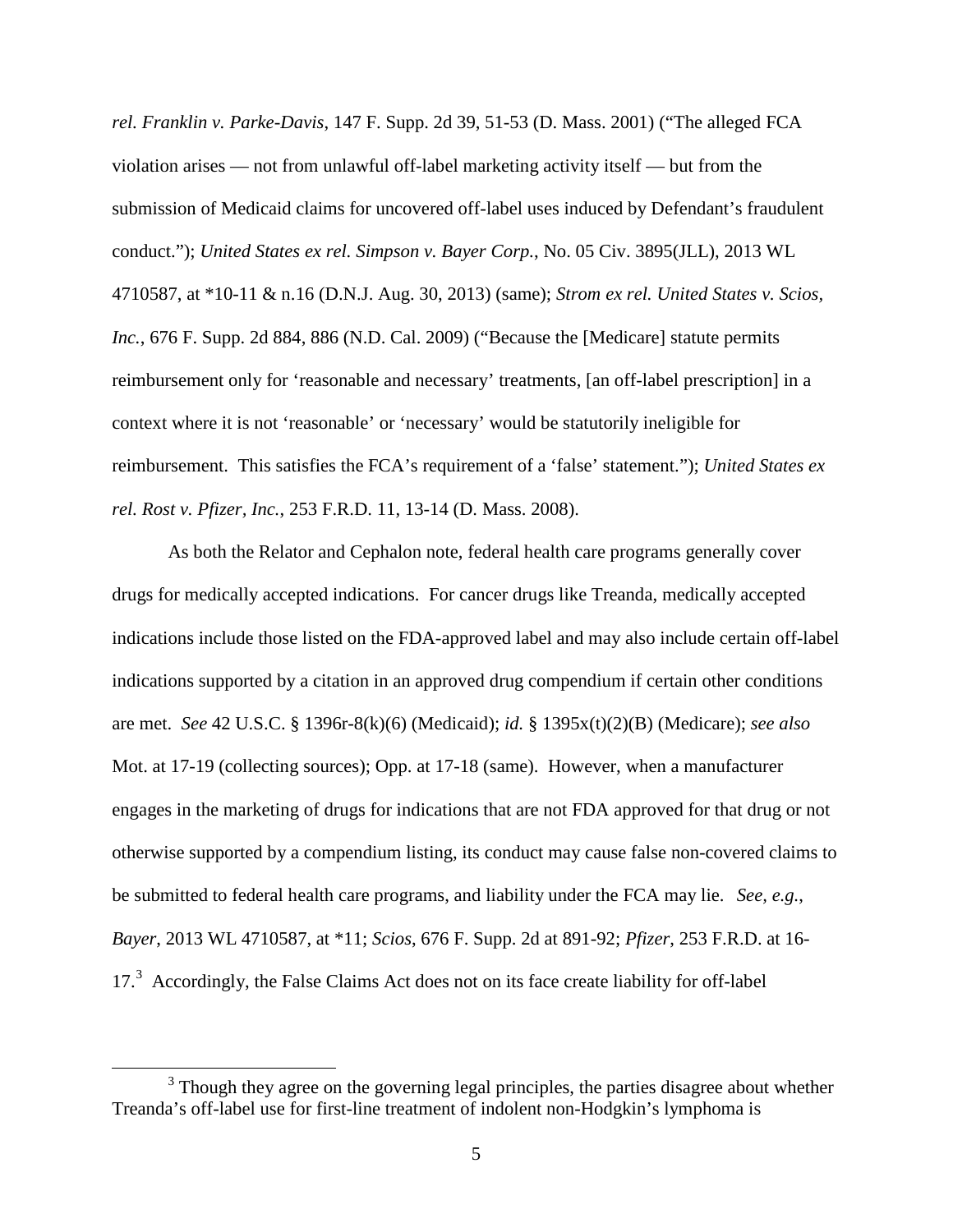promotion of a drug. Instead, the FCA prohibits conduct that knowingly causes the submission of false claims, such as claims for treatments that are not "reasonable and necessary." *See Scios*, 676 F. Supp. 2d at 891-92.

As such, the case before this Court does not implicate the First Amendment concerns raised in *Caronia.* The FCA does not prohibit speech; rather, it is a remedy for actions that cause the submission of a false claim for payment to the Government. *See* 31 U.S.C. § 3729(a)(1)(A). Indeed, as a statutory matter, it is irrelevant whether a party causes the submission of a false claim by words, by conduct, or by a combination of both. *See id.* § 3729(a)(1)(A), (B) (penalizing anyone who "knowingly presents, or causes to be presented, a false or fraudulent claim for payment or approval" or who "knowingly makes, uses, or causes to be made or used, a false record or statement material to a false or fraudulent claim.").

Moreover, and contrary to Cephalon's contention, the fact that a person can knowingly cause the submission of false claims through speech does not suddenly transform this prohibited activity (false claim) into protected speech. "'[I]t has never been deemed an abridgment of freedom of speech . . . to make a course of conduct illegal merely because the conduct was in part initiated, evidenced, or carried out by means of language, either spoken, written, or printed.'" *Jews for Jesus, Inc. v. Jewish Community Relations Council of N.Y., Inc.*, 968 F.2d 286, 295-96 (2d Cir. 1992) (quoting *Giboney v. Empire Storage & Ice Co.*, 336 U.S. 490, 502 (1949)) ("[S]imply because speech or other expressive conduct can in some circumstances be the vehicle for violating a statute directed at regulating conduct does not render that statute unconstitutional."). Just as the Government may prohibit price-fixing conspiracies under the antitrust laws even when speech is instrumental to the conspiracy, so may the Government

 $\overline{a}$ 

reimbursable by Medicare and Medicaid under the relevant compendia rules. *See* Mot. at 17-20; Opp. at 17-20; Reply at 8-9. The Government takes no position on this factual question.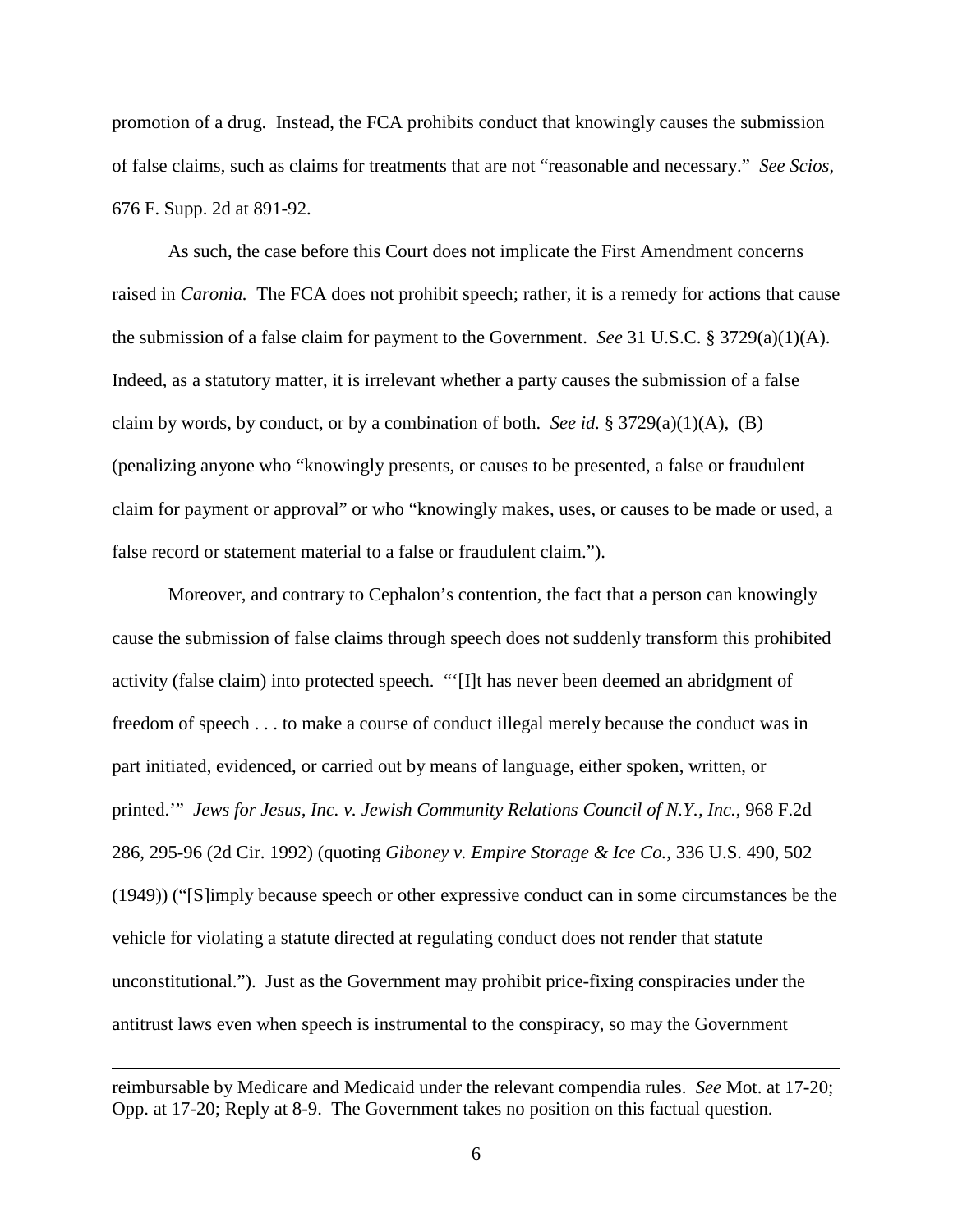prohibit companies from knowingly causing the submission of false claims even when speech is the means by which they cause the false claims to be submitted.<sup>[4](#page-7-0)</sup>

Finally, *Caronia* did not concern false or misleading off-label marketing. To the extent that the SAC alleges that Cephalon engaged in false and misleading promotion of the drugs, the Court should reject Cephalon's assertion that its alleged conduct is somehow protected by the First Amendment. *See* Opp. at 15-16 (citing SAC ¶¶ 92-172, 200-18). *See Caronia*, 703 F.3d at 163 ("to warrant First Amendment protection, the speech in question must not be misleading and must concern lawful activity").

In short, the driving concern behind the *Caronia* decision, *i.e.*, whether criminal liability exits for off-label truthful speech in and of itself, is simply not before the Court in the context of this motion to dismiss. While the Government does not take a position on the outcome of the other issues in Cephalon's motion to dismiss the SAC, the Government respectfully submits that Cephalon's argument regarding the application of the First Amendment to the False Claims Act should be rejected.

<span id="page-7-0"></span><sup>&</sup>lt;sup>4</sup> Thus, the cases Cephalon cites for the proposition that speech cannot be used as the basis for civil liability, *see* Mot. at 14 n.15, are inapposite. None of the cases cited involve the FDCA or the FCA, or the submission of false claims to the Government. For example, *National Association for the Advancement of Colored People v. Claiborne Hardware Co.*, 458 U.S. 886 (1982), involved, *inter alia*, whether non-violent boycott activity could result in liability for losses as a result of the constitutionally protected boycott. In the other cases cited by Cephalon, the courts dismissed suits against private citizens where the claims against these citizens arose from their petitioning of local government officials for actions that the plaintiffs disfavored. *See Aknin v. Phillips*, 404 F. Supp. 1150 (S.D.N.Y. 1975) (dismissing conspiracy suit by nightclub owner against a citizen who petitioned the local government to shut the nightclub down), *aff'd by oral opinion*, 538 F.2d 307 (2d Cir. 1976); *Weiss v. Willow Tree Civic Ass'n*, 467 F. Supp. 803, 817 (S.D.N.Y. 1979) (dismissing federal civil-rights claims against civic association that opposed a zoning request made by a religious group).